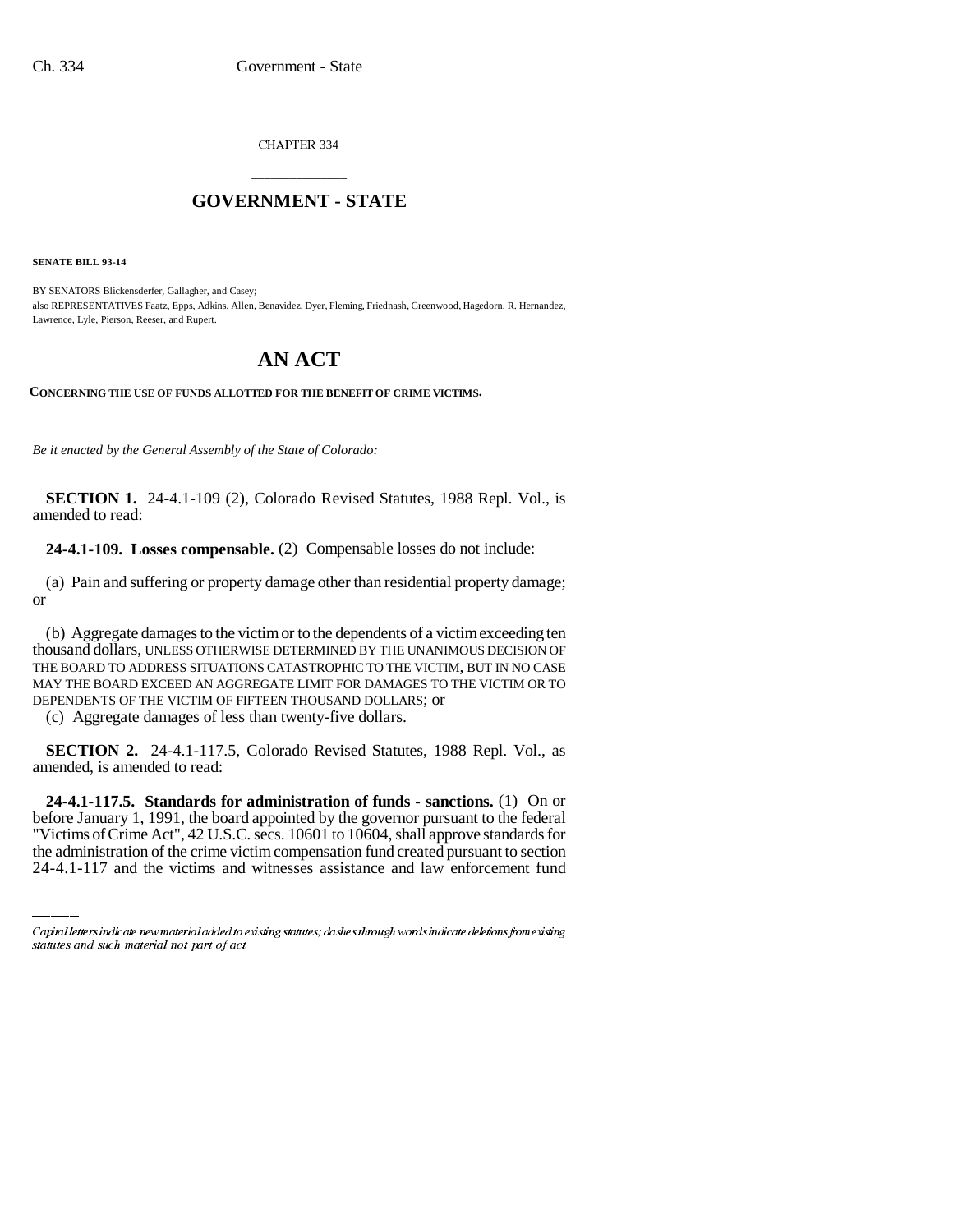created pursuant to section 24-4.2-103.

(2) (a) There is hereby created in the division of criminal justice of the department of public safety a victims compensation and assistance coordinating committee which shall have the same membership as the board appointed by the governor pursuant to the federal "Victims of Crime Act", 42 U.S.C. secs. 10601 to 10604, and which shall have the authority to develop and impose sanctions for the violation of the standards approved pursuant to subsection (1) of this section. Such coordinating committee shall not have the authority to impose any sanctions until January 1, 1991.

(b) (I) A subcommittee of the coordinating committee created pursuant to paragraph (a) of this subsection (2) shall be appointed by the governor and shall consist of members representing each of the following positions:

(A) A chairman of a crime victim compensation board;

(B) A chairman of a victims and witnesses assistance and law enforcement board;

(C) A court administrator of a local judicial district;

(D) An administrator of crime victim compensation from a district attorney's office;

(E) An administrator of victims and witnesses assistance from a district attorney's office;

(F) A district court judge;

(G) An elected district attorney; and

(H) The president of the Colorado organization for victim's assistance.

(II) The subcommittee shall be advisory to the coordinating committee, and the recommendations of the subcommittee shall not be effective until adopted by the coordinating committee.

(c) The members of the coordinating committee and the subcommittee shall serve at the pleasure of the governor or until such member no longer serves in the position which he represents on the subcommittee. The governor shall appoint a chairman of the coordinating committee who shall preside over official meetings of the coordinating committee and a chairman of the subcommittee who shall preside over official meetings of the subcommittee.

(d) The coordinating committee created pursuant to this subsection (2) shall exercise its powers and perform its duties and functions under the division of criminal justice of the department of public safety and the executive director as transferred to the department by a **type 2** transfer, as such transfer is defined in article 1 of this title.

(3) This section is repealed, effective July 1, 1993.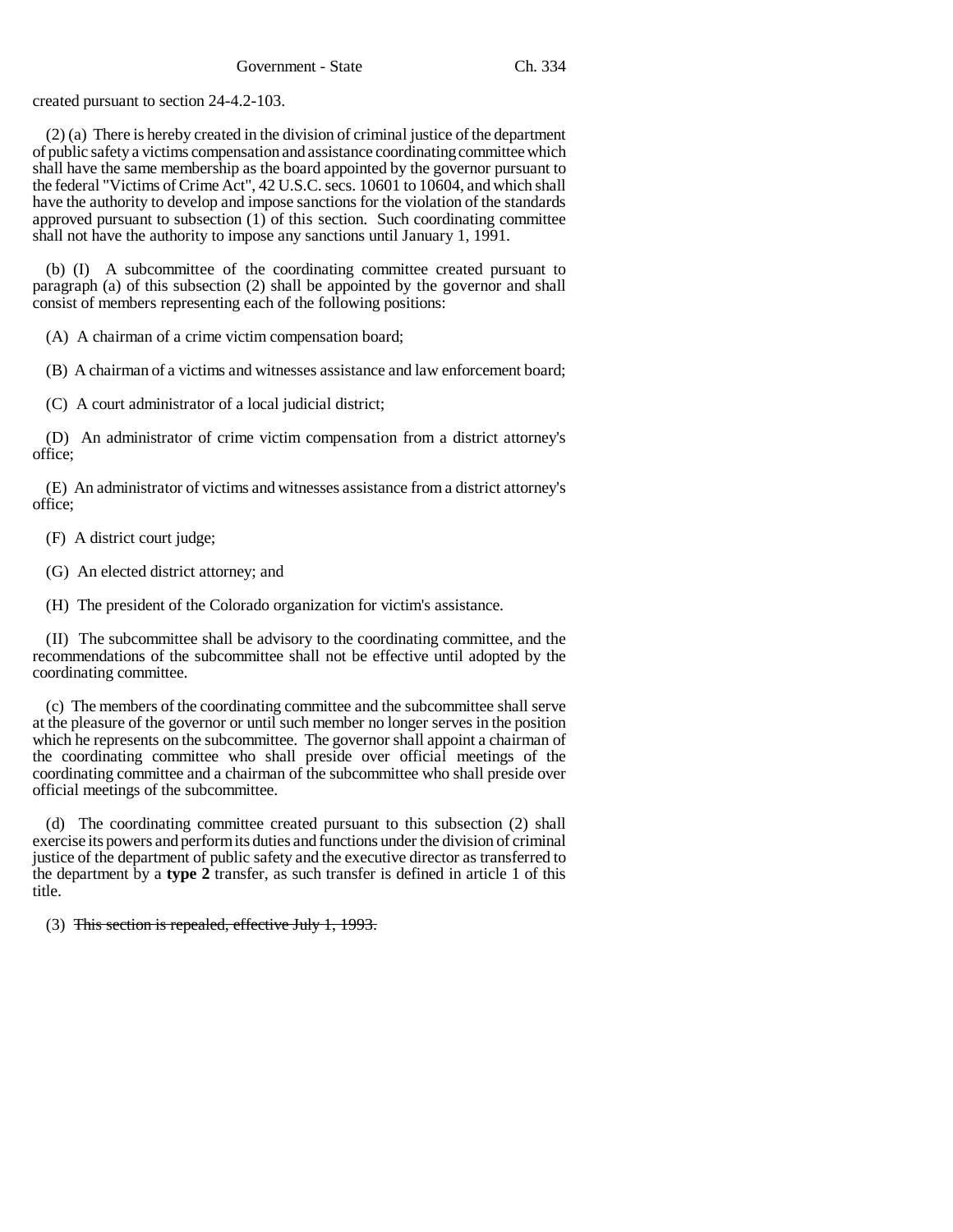**SECTION 3.** 24-4.1-119 (1), Colorado Revised Statutes, 1988 Repl. Vol., is amended to read:

**24-4.1-119. Costs levied on criminal actions and traffic offenses.** (1) (a) Except as provided in paragraphs (c) and (d) of this subsection (1), a cost of one hundred TWENTY-FIVE dollars for felonies, forty SIXTY dollars for misdemeanors, and thirty-five dollars for a class 1 misdemeanor traffic offense and twenty-five dollars for a class 2 misdemeanor traffic offense is hereby levied on each criminal action resulting in a conviction or in a deferred judgment and sentence, as provided for in section 16-7-403, C.R.S., which criminal action is charged pursuant to state statute. These costs shall be paid to the clerk of the court by the defendant. Each clerk shall transmit the costs so received to the court administrator of the judicial district in which the offense occurred for credit to the crime victim compensation fund established in that judicial district.

(b) The costs required by paragraph (a) of this subsection (1) shall not be levied on criminal actions which are charged pursuant to the penalty assessment provisions of section 42-4-1501, C.R.S., or to any violations of articles 1 to 15 of title 33, C.R.S.

(c) A cost of twenty-five dollars is hereby levied on every criminal action resulting in a conviction or in a deferred judgment and sentence, as provided for in section 16-7-403, C.R.S., of a violation of section 42-4-1202 (1) or (1.5), C.R.S. This cost shall be paid to the clerk of the court, who shall deposit same in the victim compensation fund established in paragraph (a) of this subsection (1).

(d) A cost, of thirty dollars IN AN AMOUNT DETERMINED PURSUANT TO PARAGRAPH (a) OF THIS SUBSECTION (1), is hereby levied on every action upon the filing of a petition alleging a child is delinquent which results in a finding of guilty pursuant to part 5 of article 2 of title 19, C.R.S., or a deferral of adjudication pursuant to section 19-2-702, C.R.S. This cost shall be paid to the clerk of the court, who shall deposit same in the victim compensation fund established in paragraph (a) of this subsection (1).

(e) Repealed, L. 87, p. 1529, § 74, effective July 1, 1987.

**SECTION 4.** 24-4.2-104 (1) (a) (I), Colorado Revised Statutes, 1988 Repl. Vol., as amended, is amended to read:

**24-4.2-104. Surcharges levied on criminal actions and traffic offenses.** (1) (a) (I) A surcharge equal to thirty-seven percent of the fine imposed for each felony, misdemeanor, or class 1 or class 2 misdemeanor traffic offense, or a surcharge of one hundred TWENTY-FIVE dollars for felonies, forty SIXTY dollars for misdemeanors, thirty-five dollars for class 1 misdemeanor traffic offenses, and twenty-five dollars for class 2 misdemeanor traffic offenses, whichever amount is greater, except as otherwise provided in paragraph (b) of this subsection (1), is hereby levied on each criminal action resulting in a conviction or in a deferred judgment and sentence, as provided in section 16-7-403, C.R.S., which criminal action is charged pursuant to state statute, OR UPON EACH PETITION ALLEGING THAT A CHILD IS DELINQUENT WHICH RESULTS IN A FINDING OF GUILTY PURSUANT TO PART 5 OF ARTICLE 2 OF TITLE 19,C.R.S., OR A DEFERRAL OF ADJUDICATION PURSUANT TO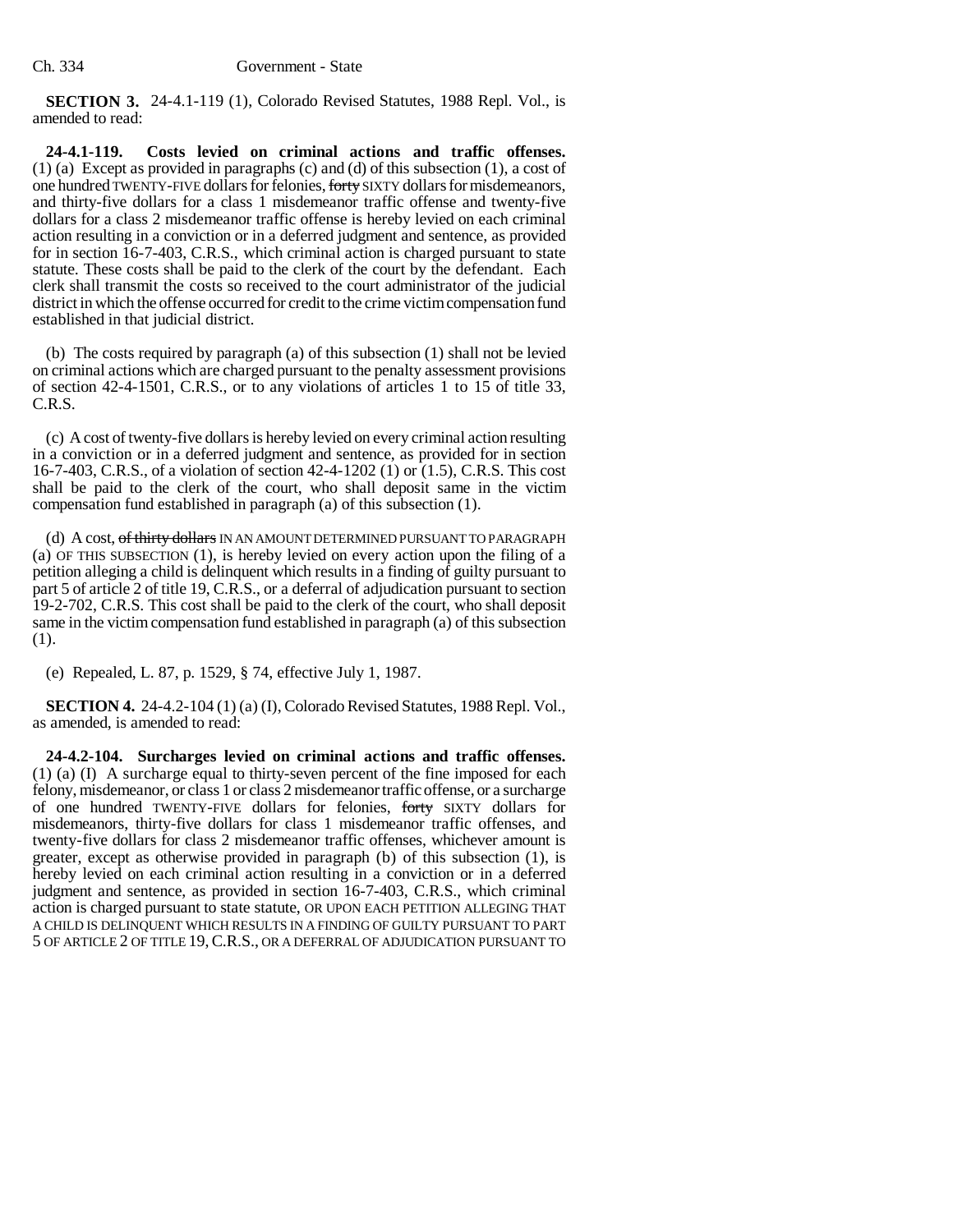SECTION 19-2-702,C.R.S. These surcharges shall be paid to the clerk of the court by the defendant. Each clerk shall transmit the moneys to the court administrator of the judicial district in which the offense occurred for credit to the victims and witnesses assistance and law enforcement fund established in that judicial district.

**SECTION 5.** 24-4.2-104 (1) (a) (II), Colorado Revised Statutes, 1988 Repl. Vol., as amended, is amended to read:

**24-4.2-104. Surcharges levied on criminal actions and traffic offenses.** (1) (a) (II) (A) In addition to any other surcharge provided for in this section, a surcharge of one thousand dollars shall be levied on each criminal action resulting in a conviction or in a deferred judgment and sentence, as provided in section 16-7-403, C.R.S., which criminal action is charged pursuant to the statutes listed in sub-subparagraph (B) of this subparagraph (II). These surcharges shall be paid to the clerk of the court by the defendant. Any moneys collected by the clerk pursuant to this subparagraph (II) shall be transmitted to the court administrator of the judicial district in which the offense occurred for credit to the victims and witnesses assistance and law enforcement fund established in that judicial district.

(B) The surcharge in sub-subparagraph (A) of this subparagraph (II) shall apply to charges brought pursuant to sections 18-3-305, 18-3-402, 18-3-403, 18-3-404, 18-3-405, 18-6-301, 18-6-302, 18-6-403, 18-7-402, and 18-7-405, C.R.S., or any attempt to commit any of these crimes.

## (C) This subparagraph (II) is repealed, effective July 1, 1993.

**SECTION 6.** 24-33.5-506 (1), Colorado Revised Statutes, 1988 Repl. Vol., as amended, is amended to read:

**24-33.5-506. Victims assistance and law enforcement fund - creation.** (1) There is hereby created in the state treasury a fund to be known as the victims assistance and law enforcement fund, referred to in sections 24-33.5-506 to 24-33.5-508 as the "fund". The state treasurer shall credit to this fund all moneys deposited with the state treasurer pursuant to section 24-4.2-105 (1). The general assembly shall make annual appropriations of the moneys in such fund to the division:

(a) For payment of the direct and indirect costs incurred by said division in administering the provisions of this section and section 24-33.5-507 and in administering any victims program authorized by federal or state law; and

(b) For allocation to law enforcement CRIMINAL JUSTICE agencies in the department of public safety including the Colorado state patrol, the Colorado bureau of investigation, and the Colorado law enforcement training academy, and to HELP IMPLEMENT AND COORDINATE STATEWIDE OR MULTI-JURISDICTIONAL VICTIM SERVICES, TO victims and witnesses assistance and law enforcement boards created pursuant to article 4.2 of this title to help implement the programs and services funded by such boards, TO STATEWIDE ORGANIZATIONS WHOSE PRIMARY PURPOSE IS TO ADDRESS ISSUES RELATED TO CRIME VICTIMS TO HELP IMPLEMENT AND COORDINATE VICTIM PROGRAMS AND SERVICES, AND TO OTHER COLORADO STATE CRIMINAL JUSTICE AGENCIES TO HELP IMPLEMENT THE REQUIREMENTS OF THE STATE CONSTITUTION RELATING TO THE RIGHTS OF CRIME VICTIMS AND ANY ENABLING